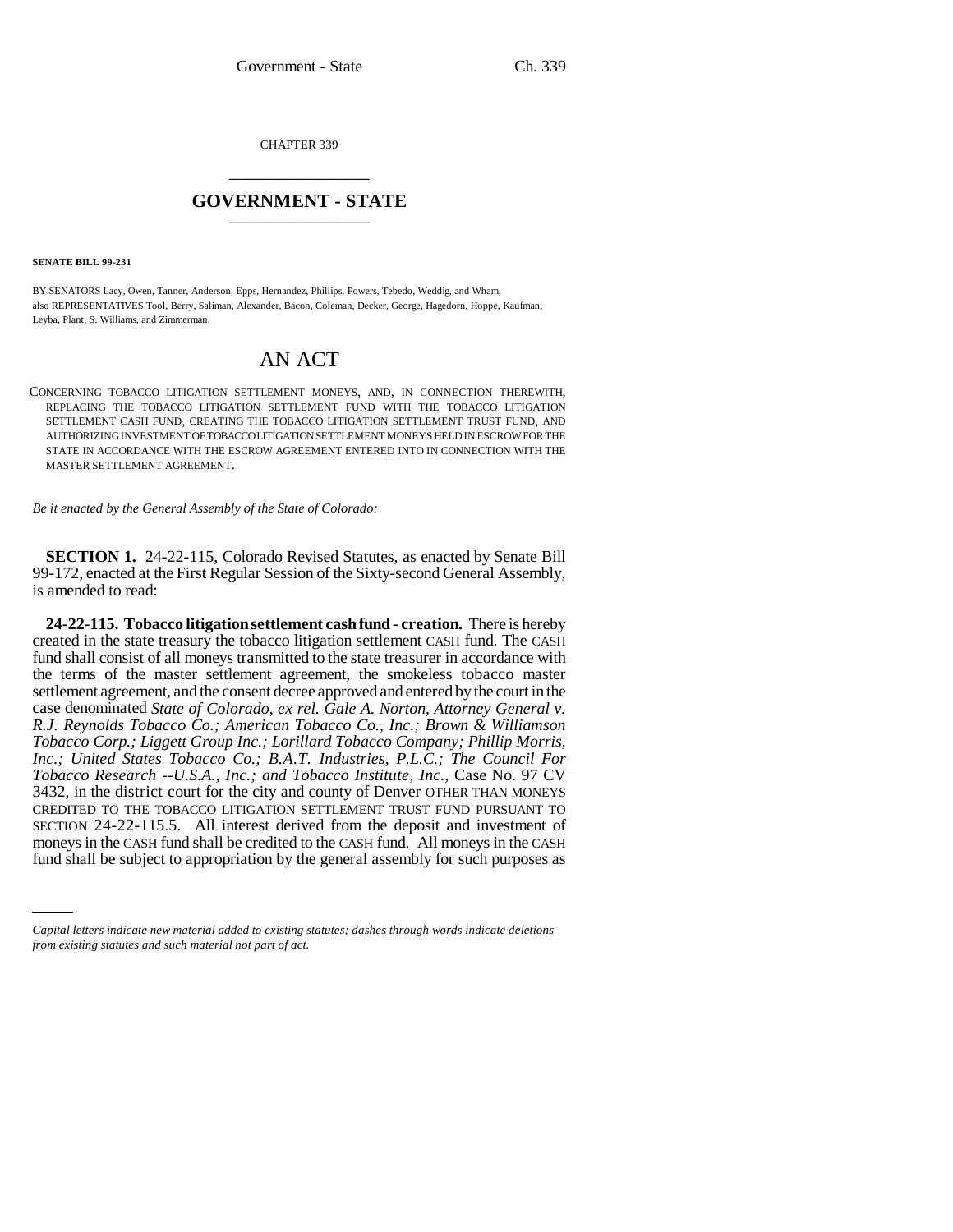## Ch. 339 Government - State

may be authorized by law in accordance with the terms of the settlement agreements and the consent decree. At the end of any fiscal year, all unexpended and unencumbered moneys AND ALL MONEYS NOT APPROPRIATED FOR THE FOLLOWING FISCAL YEAR in the CASH fund shall remain therein and shall not be transferred or credited to the general fund or any other TOBACCO LITIGATION SETTLEMENT TRUST fund.

**SECTION 2.** Article 22 of title 24, Colorado Revised Statutes, is amended BY THE ADDITION OF THE FOLLOWING NEW SECTIONS to read:

**24-22-115.5. Legislative declaration - tobacco litigation settlement trust fund - creation.** (1) THE GENERAL ASSEMBLY HEREBY FINDS AND DECLARES THAT:

(a) THE PURPOSE OF THE TOBACCO LITIGATION SETTLEMENT TRUST FUND CREATED BY THIS SECTION IS TO PROVIDE A PERMANENT SOURCE OF TOBACCO LITIGATION SETTLEMENT MONEYS SO THAT ALL PROGRAMS OR FUNDS AUTHORIZED BY LAW TO BE FUNDED WITH TOBACCO LITIGATION SETTLEMENT MONEYS CAN BE FULLY FUNDED WITHOUT APPROPRIATIONS OF GENERAL FUND MONEYS; AND

(b) IT IS THE INTENT OF THE GENERAL ASSEMBLY THAT ALL INTEREST DERIVED FROM THE DEPOSIT AND INVESTMENT OF MONEYS IN THE TOBACCO LITIGATION SETTLEMENT TRUST FUND BE RETAINED IN THE TRUST FUND UNTIL SUCH TIME AS ACTUARIALLY SOUND PROJECTIONS OF FUTURE INTEREST EARNINGS INDICATE THAT THE INTEREST TO BE DERIVED FROM THE DEPOSIT AND INVESTMENT OF MONEYS IN THE TRUST FUND WILL BE SUFFICIENT TO FULLY FUND ANY PROGRAMS OR FUNDS AUTHORIZED BY LAW TO BE FUNDED BY TOBACCO LITIGATION SETTLEMENT MONEYS.

(2) THERE IS HEREBY CREATED IN THE STATE TREASURY THE TOBACCO LITIGATION SETTLEMENT TRUST FUND. THE PRINCIPAL OF THE TRUST FUND SHALL CONSIST OF THE FIRST THIRTY-THREE MILLION DOLLARS OF ALL MONEYS, OTHER THAN ATTORNEYS FEES AND COSTS, PAID TO THE STATE TREASURER IN ACCORDANCE WITH THE TERMS OF THE MASTER SETTLEMENT AGREEMENT, THE SMOKELESS TOBACCO MASTER SETTLEMENT AGREEMENT, AND THE CONSENT DECREE APPROVED AND ENTERED BY THE COURT IN THE CASE DENOMINATED *STATE OF COLORADO, EX REL. GALE A. NORTON, ATTORNEY GENERAL V. R.J. REYNOLDS TOBACCO CO.; AMERICAN TOBACCO CO.,INC.; BROWN &WILLIAMSON TOBACCO CORP.; LIGGETT GROUP INC.; LORILLARD TOBACCO COMPANY; PHILLIP MORRIS, INC.; UNITED STATES TOBACCO CO.; B.A.T. INDUSTRIES, P.L.C.; THE COUNCIL FOR TOBACCO RESEARCH --U.S.A., INC.; AND TOBACCO INSTITUTE, INC.*, CASE NO. 97 CV 3432, IN THE DISTRICT COURT FOR THE CITY AND COUNTY OF DENVER, NOT LESS THAN TWENTY PERCENT OF ALL ADDITIONAL MONEYS, OTHER THAN ATTORNEYS FEES AND COSTS, PAID TO THE STATE TREASURER IN ACCORDANCE WITH THE SETTLEMENT AGREEMENTS AND THE CONSENT DECREE, AND ANY MONEYS TRANSFERRED TO THE TRUST FUND FROM THE TOBACCO LITIGATION SETTLEMENT CASH FUND AT THE END OF ANY FISCAL YEAR PURSUANT TO SECTION 24-22-115. THE PRINCIPAL OF THE TRUST FUND SHALL NOT BE EXPENDED OR APPROPRIATED FOR ANY PURPOSE. ALL INTEREST DERIVED FROM THE DEPOSIT AND INVESTMENT OF MONEYS IN THE TRUST FUND SHALL BE CREDITED TO THE TRUST FUND. SUCH INTEREST SHALL BECOME SUBJECT TO APPROPRIATION BY THE GENERAL ASSEMBLY FOR THE FUNDING OF ANY PROGRAMS OR FUNDS AUTHORIZED BY LAW TO BE FUNDED BY TOBACCO LITIGATION SETTLEMENT MONEYS AT SUCH TIME AS THE STATE AUDITOR CERTIFIES THAT ACTUARIALLY SOUND PROJECTIONS OF FUTURE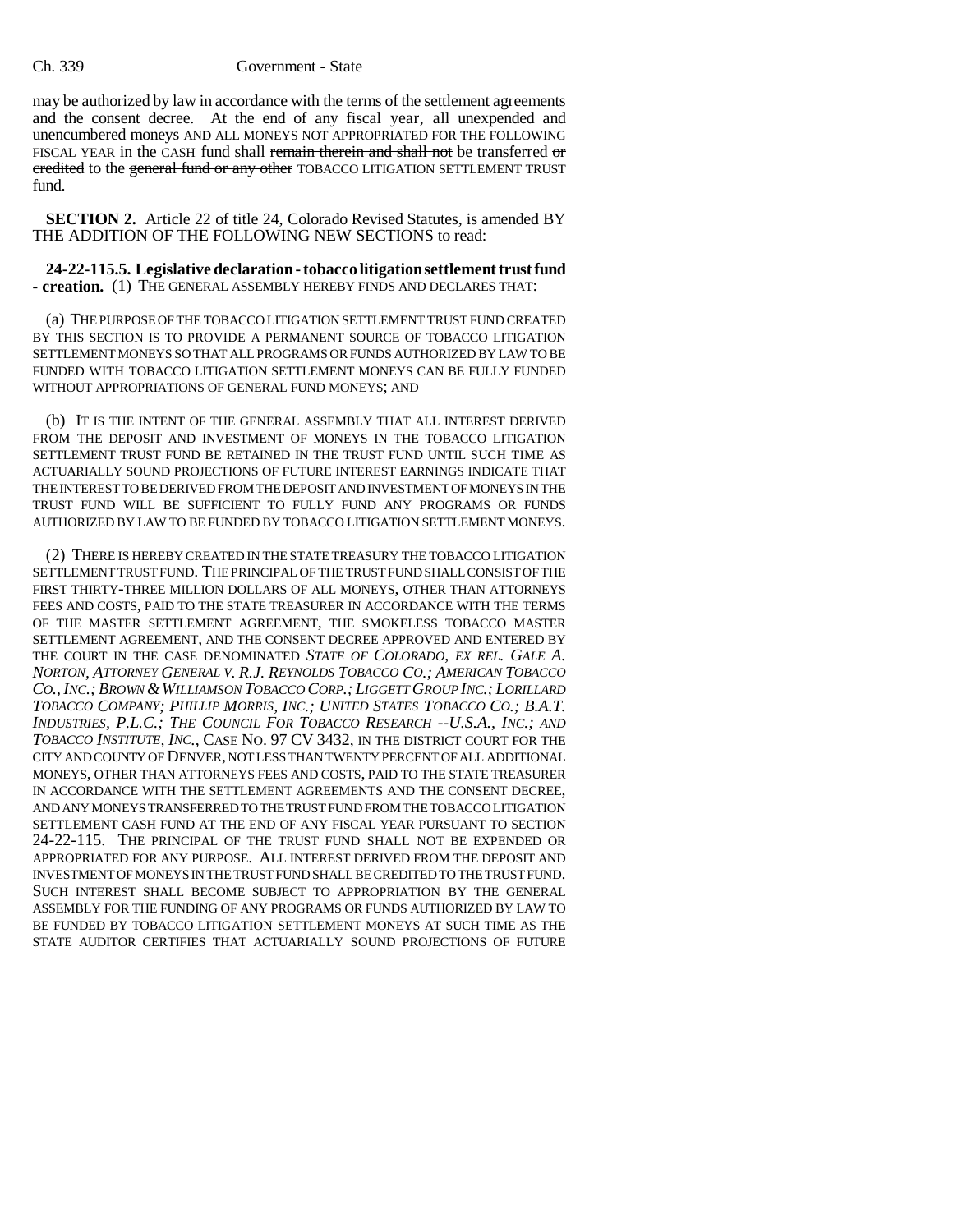INTEREST EARNINGS INDICATE THAT SUCH INTEREST WILL BE SUFFICIENT TO FULLY FUND SUCH PROGRAMS AND FUNDS. NO PART OF SUCH TRUST FUND, PRINCIPAL OR INTEREST, SHALL BE TRANSFERRED TO THE GENERAL FUND OR ANY OTHER FUND OR USED OR APPROPRIATED EXCEPT AS PROVIDED IN THIS SECTION.

**24-22-115.6. Miscellaneous tobacco litigation settlement moneys.** (1) NOTWITHSTANDING THE PROVISIONS OF SECTIONS 24-22-115 AND 24-22-115.5, ANY TOBACCO LITIGATION SETTLEMENT MONEYS RECEIVED TO COMPENSATE THE STATE FOR ATTORNEY FEES, COURT COSTS, OR OTHER EXPENSES INCURRED SHALL BE SUBJECT TO APPROPRIATION BY THE GENERAL ASSEMBLY IF THE PURPOSE FOR WHICH SUCH MONEYS MAY BE EXPENDED IS NOT SPECIFIED OR APPROVED BY A COURT OR OTHER NON-COLORADO AUTHORITY.

(2) WHEN ANY AGENCY OF STATE GOVERNMENT PROPOSES TO EXPEND CUSTODIAL MONEYS THAT ARE TOBACCO LITIGATION SETTLEMENT MONEYS RECEIVED TO COMPENSATE THE STATE FOR ATTORNEY FEES, COURT COSTS, OR OTHER EXPENSES INCURRED, THE AGENCY SHALL NOTIFY THE JOINT BUDGET COMMITTEE IN WRITING AND SHALL EXPLAIN THE BASIS FOR DETERMINING THAT THE MONEYS ARE CUSTODIAL AND SHALL SET FORTH THE PURPOSE FOR WHICH THE AGENCY INTENDS TO EXPEND SUCH MONEYS.

**SECTION 3.** 24-22-116 (1) (i) and (2), Colorado Revised Statutes, as enacted by Senate Bill 99-172, enacted at the First Regular Session of the Sixty-second General Assembly, are amended to read:

**24-22-116. Legislative declaration - exclusion of revenue in tobacco litigation settlement cash fund and tobacco litigation settlement trust fund from fiscal year spending.** (1) The general assembly hereby finds and declares that:

(i) All of the moneys received by the state in accordance with the terms of the master settlement agreement, the smokeless tobacco master settlement agreement, and the consent decree entered by the court in the case denominated *State of Colorado, ex rel. Gale A. Norton, Attorney General v. R.J. Reynolds Tobacco Co.; American Tobacco Co., Inc.; Brown & Williamson Tobacco Corp.; Liggett Group Inc.; Lorillard Tobacco Company; Phillip Morris, Inc.; United States Tobacco Co.; B.A.T. Industries, P.L.C.; The Council For Tobacco Research --U.S.A., Inc.; and Tobacco Institute, Inc.*, Case No. 97 CV 3432, in the district court for the city and county of Denver, and credited to the tobacco litigation settlement CASH fund created in section 24-22-115 OR THE TOBACCO LITIGATION SETTLEMENT TRUST FUND CREATED IN SECTION 24-22-115.5 are in settlement of the state of Colorado's antitrust, consumer protection, public nuisance, racketeering, and other statutory claims for relief against defendants in said action;

(2) (a) For purposes of section 20 of article X of the state constitution and article 77 of this title, any moneys credited to the tobacco litigation settlement CASH fund in accordance with section 24-22-115 OR THE TOBACCO LITIGATION SETTLEMENT TRUST FUND IN ACCORDANCE WITH SECTION 24-22-115.5 are damage awards, as defined in section 24-77-102 (2), or interest accruing on such damage awards. Any moneys credited to or expended from the tobacco litigation settlement CASH fund OR THE TOBACCO LITIGATION SETTLEMENT TRUST FUND are not included in state fiscal year spending, as defined in section 24-77-102 (17), for any state fiscal year.